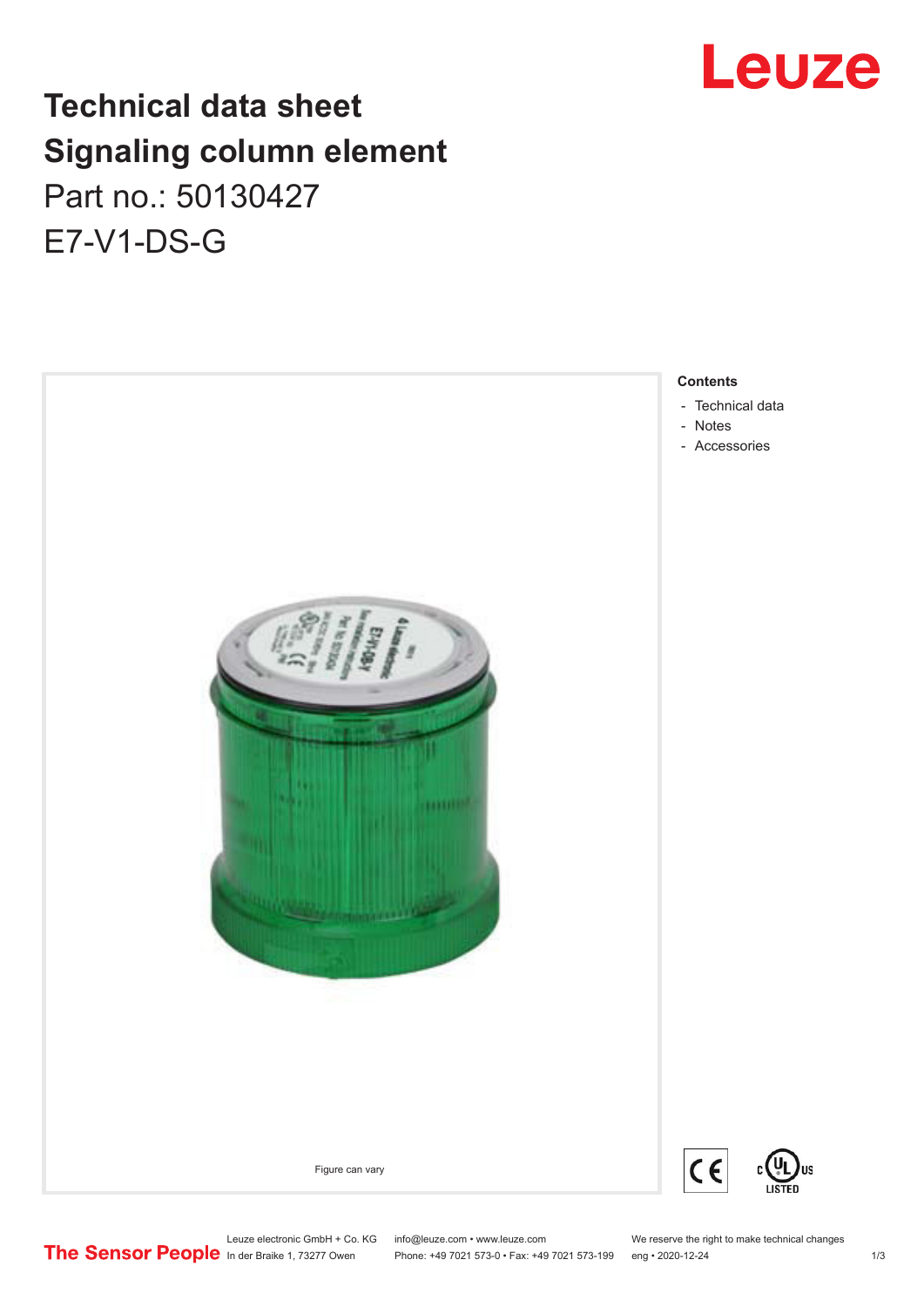## <span id="page-1-0"></span>**Technical data**



#### **Basic data**

| <b>Series</b>                 | E7                                            |  |  |
|-------------------------------|-----------------------------------------------|--|--|
| Suitable for                  | Signaling column elements of the E7<br>series |  |  |
| <b>Type of signaling</b>      | Optical                                       |  |  |
| <b>Electrical data</b>        |                                               |  |  |
| Life expectancy               | $> 100,000$ h                                 |  |  |
| Performance data              |                                               |  |  |
| Supply voltage U <sub>R</sub> | 24 V, AC/DC, 10 %                             |  |  |
| Current consumption, max.     | 51 mA                                         |  |  |
| <b>Mechanical data</b>        |                                               |  |  |
| Design                        | Cylindrical                                   |  |  |
| Dimension (Ø x L)             | 70 mm x 61 mm                                 |  |  |
| <b>Housing material</b>       | Plastic                                       |  |  |
| Net weight                    | 80 <sub>g</sub>                               |  |  |
| <b>Type of fastening</b>      | Bayonet system                                |  |  |
| <b>Type of illuminant</b>     | <b>I FD/24V</b>                               |  |  |
| Signal image                  | Continuous light                              |  |  |
| Lens color                    | Green                                         |  |  |

| Environmental data             |             |  |  |  |  |
|--------------------------------|-------------|--|--|--|--|
| Ambient temperature, operation | $-30$ 60 °C |  |  |  |  |
| <b>Certifications</b>          |             |  |  |  |  |
| Degree of protection           | IP 66       |  |  |  |  |
| <b>Certifications</b>          | c UL US     |  |  |  |  |
| <b>Classification</b>          |             |  |  |  |  |
| <b>Customs tariff number</b>   | 85318070    |  |  |  |  |
| eCl@ss $5.1.4$                 | 27371220    |  |  |  |  |
| eCl@ss 8.0                     | 27371220    |  |  |  |  |
| eCl@ss 9.0                     | 27371220    |  |  |  |  |
| eCl@ss 10.0                    | 27371220    |  |  |  |  |
| eCl@ss 11.0                    | 27371220    |  |  |  |  |
| <b>ETIM 5.0</b>                | EC000232    |  |  |  |  |
| <b>ETIM 6.0</b>                | EC000232    |  |  |  |  |
| <b>ETIM 7.0</b>                | EC000232    |  |  |  |  |

#### **Notes**

Angle of radiation 360°

| Observe intended use!                                                                                                                                                                                                            |
|----------------------------------------------------------------------------------------------------------------------------------------------------------------------------------------------------------------------------------|
| $\%$ This product is not a safety sensor and is not intended as personnel protection.<br>$\&$ The product may only be put into operation by competent persons.<br>$\%$ Only use the product in accordance with its intended use. |



### **Accessories**

### **Mounting**

| Part no. | <b>Designation</b> | <b>Article</b>              | <b>Description</b>                                                                                                                                                                                                                                                                                     |
|----------|--------------------|-----------------------------|--------------------------------------------------------------------------------------------------------------------------------------------------------------------------------------------------------------------------------------------------------------------------------------------------------|
| 50130436 | E7-MH1             | Signaling column<br>element | Connection: Terminal, Tension spring technology<br>Design: Cylindrical<br>Diameter: 70 mm<br>Version: Horizontal mounting<br>Fastening, at system: Screw type / horizontal<br>Lens modules: Max. 5 pieces<br>Module holder: One side<br>Ambient temperature: -30  60 °C<br>Degree of protection: IP 66 |